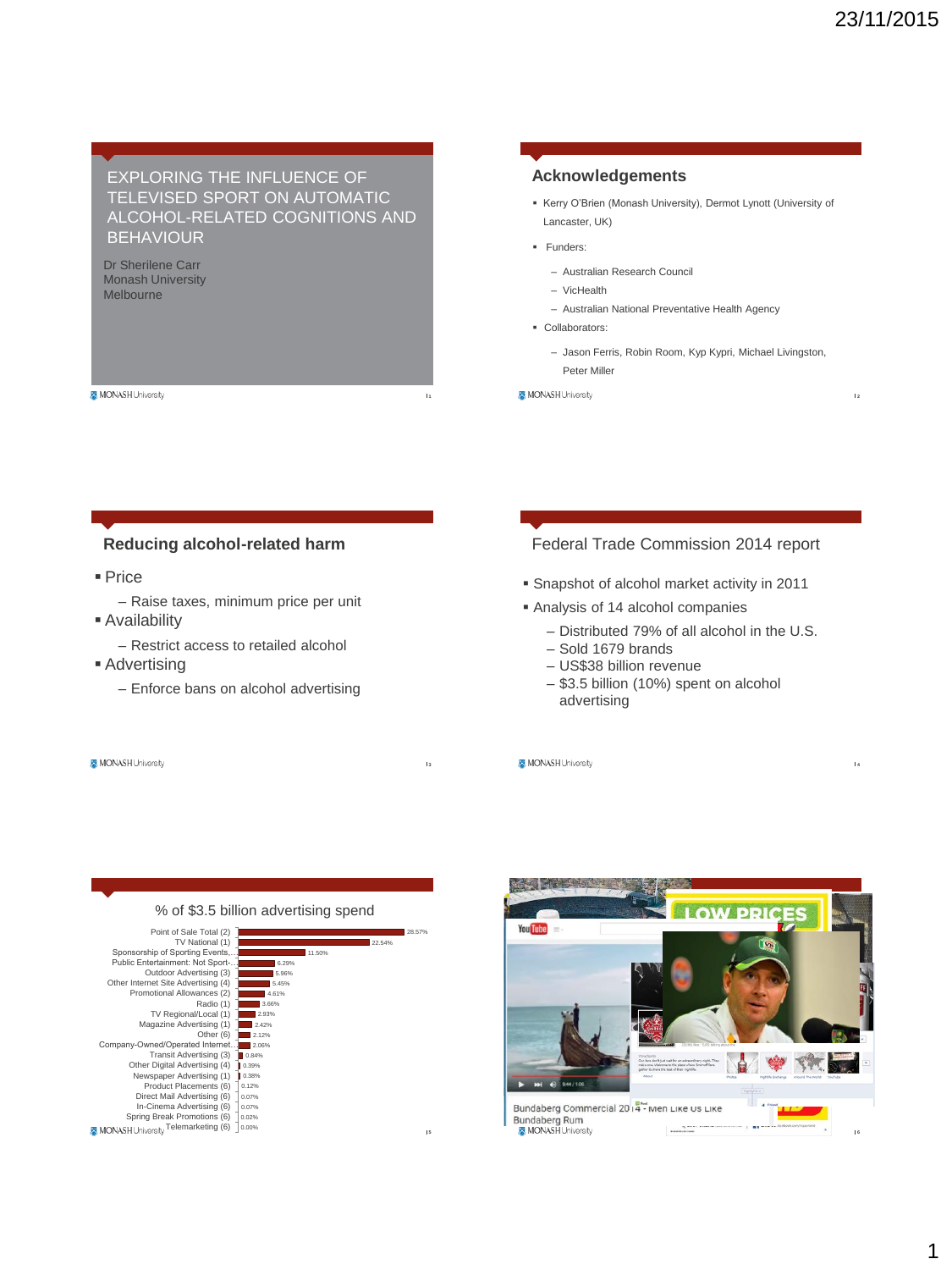



Alcohol advertising and social norms



Published on Nov 5, 2014, South Park, Season 18, Episode 6 Title: Freemium Isn't Free https://[www.youtube.com/watch?v=kuGQ7eAXlfY](https://www.youtube.com/watch?v=kuGQ7eAXlfY) MONASH University

**9**



Australia – the sporting-drinking nation



MONASH University

Study 1: Australian Free TV 2012 alcohol advertising



- Alcohol advertising prevalent during sport
- 3 times as many alcohol ads in sport programs than nonsport programs
- Kids exposed to alcohol ads on TV when they watch sport
- Normalises the sport drinking culture from an early age

**12**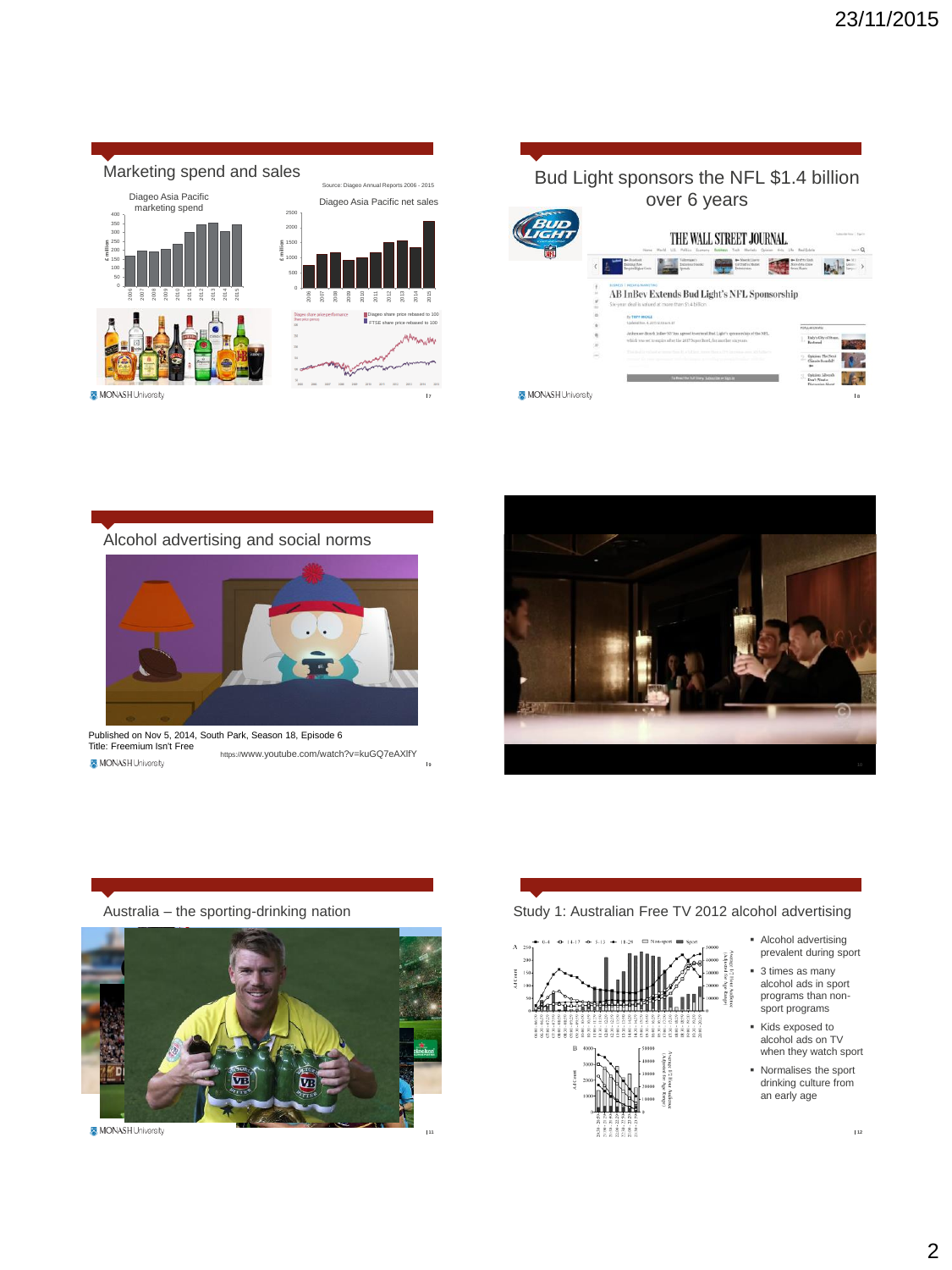**14**

**16**

Study 2: Is the association between sport and alcohol embedded in memory?

- **Implicit Association Test (IAT)**
- Measures strength of the association between paired concepts

| <b>Congruent grouping</b>             | Incongruent grouping                  | <b>Expected reaction</b><br>time difference |
|---------------------------------------|---------------------------------------|---------------------------------------------|
| Flowers-Good  Insects-Bad             | Flowers-Bad  Insects-Good             | Congruent faster<br>than incongruent        |
| Sport-Alcohol  Exercise-Soft<br>drink | Exercise-Alcohol  Sport-Soft<br>drink | Congruent faster<br>than incongruent        |

MONASH University

IAT  $C = 6.80$  Month Units Sport TV  $a_1 = 2.02$  *b<sub>1</sub>* = 0.68 *c'* = 6.80 Week-day TV Weekend TV  $a_2 = -0.23$  *b<sub>2</sub>* = 0.44  $a_3 = -0.73$  *b<sub>3</sub>* = -0.62  $C = 8.53$  Month Units *c =* 8.53

# DIRECT EFFECT **IAT** *c* significant 95% CI = 2.17, 14.88

INDIRECT EFFECTS **Sport TV** *a<sup>1</sup>* x *b<sup>1</sup>* significant 95% CI = 0.35, 3.25

**13**

**Week-day TV** *a<sup>2</sup>* x *b<sup>2</sup>* not significant 95% CI = -1.10, 0.19 **Weekend TV** *a<sup>3</sup>* x *b<sup>3</sup>* not significant 95% CI = -0.10, 1.96

EFFECT SIZE **Ratio of indirect to total effect of X on Y** Sport TV: 0.16, 95% CI = 0.03, 0.88 Week-day TV: -0.01, 95% CI = -0.59, 0.02 Weekend TV: 0.05, 95% CI = -0.02, 0.59

INDIRECT EFFECTS CONTRASTS **Sport TV minus Week-day TV** Significant 95% CI = 0.38, 3.38

**Sport TV minus Weekend TV** Not significant 95% CI = -0.74, 2.83

**Week-day TV minus Weekend TV**<br>Not significant<br>95% CI = -2.83, 0.20

15 Note: all confidence intervals based on 10,000 bootstrap samples. Process for SPSS v2.12.1 (Andrew Hayes)

#### Implicit Sport-Alcohol Association

| <b>IAT reaction times</b> | Pairing             | <b>RT</b>       | Mean<br>Congruent and<br>incongruent |  |
|---------------------------|---------------------|-----------------|--------------------------------------|--|
| Congruent                 | Sport-Alcohol       | 779.10 (149.02) |                                      |  |
|                           | Exercise-Soft drink | 819.18 (163.07) | 798.92 (149.80)                      |  |
| Incongruent               | Exercise-Alcohol    | 892.98 (173.02) |                                      |  |
|                           | Sport-Soft drink    | 895.82 (182.01) | 894.41 (169.47)                      |  |

- Within subjects *t* test congruent vs. incongruent
- $\cdot$  *t* (458) = 17.17, *p* < .001, *d* = 0.60
- There is an implicit association in memory between **sport and alcohol** 
	-

 $n = 459$ 

#### Study 2 Summary

- People associate sport with alcohol at a subconscious level (associative memory)
- $\blacksquare$  Implicit sport-alcohol associations are related to drinking behaviour
- Exposure to sport on TV has some mediating influence on that relationship
- MONASH University

Study 3: Does the association between sport and alcohol influence automatic alcohol related behaviour?

- Association between sport and alcohol embedded in memory
- Partly explained by sport TV viewing
- **In** Is the implicit association between sport and alcohol strong enough to influence automatic drinking behaviour?
- Is the behaviour moderated by exposure to alcohol advertising on TV and in other media?

## Cohort characteristics

Final sample n=522 18-29 year olds

| Gender             | Male, $n = 141$ (27%) | Female, $n = 381$<br>(73%) |
|--------------------|-----------------------|----------------------------|
| Age                | Mean = $20.14$        | $SD = 1.71$                |
| Australian citizen | Yes, $n = 462 (89%)$  | No, $n = 60$ (11%)         |
| Ever drunk alcohol | Yes, $n = 484 (93%)$  | No, $n = 38(7%)$           |
| Play sport         | Yes, $n = 318(61\%)$  | No, $n = 204$ (39%)        |
| Watch sport on TV  | Yes, $n = 182$ (35%)  | No, $n = 340 (65%)$        |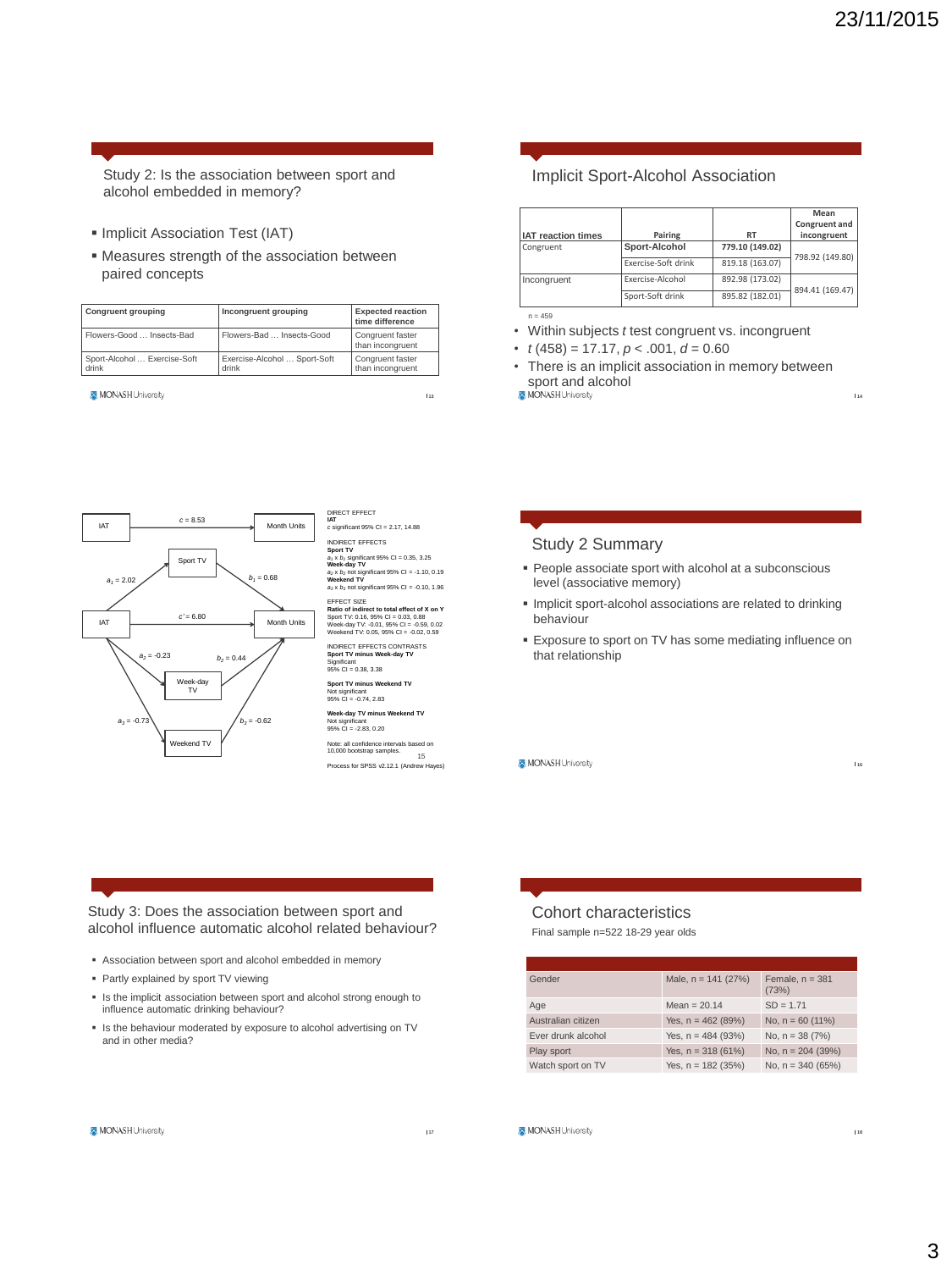



Experimental manipulation: cricket highlights or parliament question time (no alcohol advertising)



Dichotomous outcome: selected an alcohol product Yes or No

- Beer or wine selected from the 16 options?
- **Liquorland ranked in top 3?**
- 271 (52%) chose an alcohol product



MONASH University

Covariates of interest

- Gender
- **Sport participant**
- Alcohol consumption
- Exposure to alcohol advertising on TV and various other media
	- Watch sport TV (compare with other genres)
	- Recall of alcohol brands that sponsor sport
	- Notice alcohol ads on TV and various other media Level of engagement with alcohol advertising (e.g. like alcohol
	- ads)



- Step 1: Video randomisation check *t* tests
	- differences in age, alcohol consumption, and general response to
	- the video (e.g. mood, alertness, familiarity etc)
	- Add the covariates to the first step of a hierarchical model (Block 1)
- Step 2: Run separate logistic regression models interaction between video and alcohol ad exposure predictors significant? (Block 2)
	- Ignore predictors with non-significant video interaction effect
- Step 3: Final model enter video randomisation confounds (Step 1) and significant alcohol ad exposure predictors (Step 2)

MONASH University

**24**